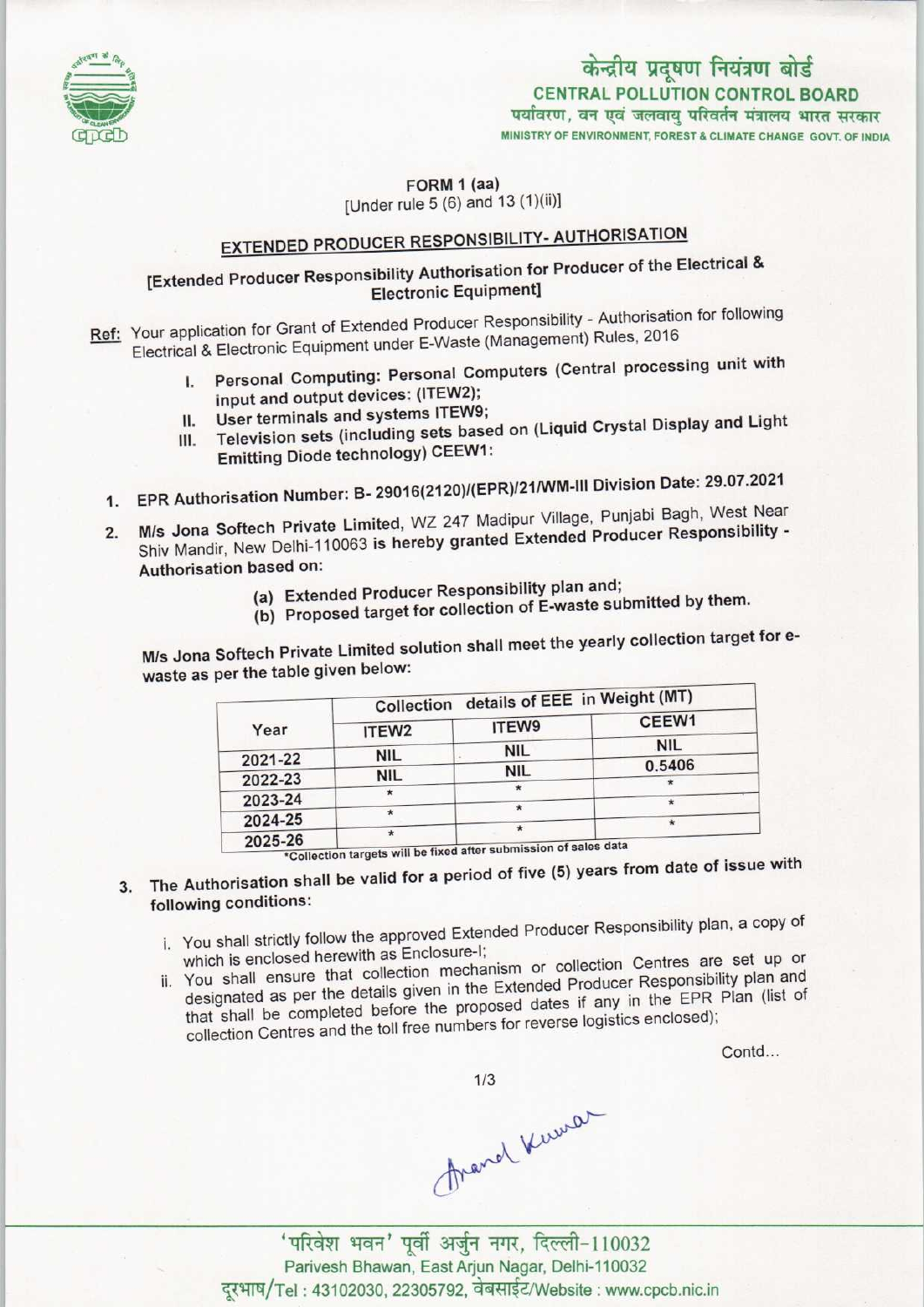

### From pre page...

- iii. You shall ensure that all the collected e-waste is channelized to recycler/dismantler i.e. Global Waste Solution, Unit-ll, Kila No. 45/19/1/1/3, 19,1/1/4,20/21, 20/22 Village Dhaturi, Tehsil Ganaur Sonipat-131039, and records shall be maintained at recycler/dismantler and your end;
- iv. You shall maintain records, in Form-2 of these Rules, of e-waste and make such records available for scrutiny by Central Pollution Control Board;
- v. You shall file annual returns in Form-3 to the Central Pollution Control Board on or before 30th day of June following the financial year to which that returns relates.

## vi. General Terms & Conditions of the Authorisation:

- a.The authorisation shall comply with provisions of the Environment (Protection) Act,
	- a. The authorisation shall comply with provisions of the Entertainment.<br>1986 and the E-waste (Management) Rules,2016 made there under;<br>b. The authorisation or its renewal shall be produced for inspection at the request of b. The authorisation or its renewal shall be produced for inspection at the request of an officer authorised by the Central Pollution Control Board;
	- c. Any change in the approved Extended Producer Responsibility plan should be informed to Central Pollution Control Board within 15 days on which decision shall
	- be communicated byCentral Pollution Control Board within sixty days; d.It is the duty of the authorised person to take prior permission of the Central d. It is the duty of the authorised person to take prior permission of the Central<br>Pollution Control Board to close down any collection centre/points or any other facility which are part of the EPR plan;
	- e.An application for the renewal of authorisation shall be made as laid down in subrule (vi) of rule of 13(1) the E- Waste (Management) Rules, 2016;
	- f. The Board reserves right to cancel/amend/revoke the authorisation at any time as per the policy of the Board or Government.

### vii. Additional Conditions: •

- a) That the applicant will submit annual sales data along with annual returns;
- b) That the applicant has to ensure that the addresses of collection points provided by them in their EPR Plan are correct and traceable and the collection points/centres are functional;
- c) That the applicant will submit revised application for grant of EPR Authorisation in case of applicant adding/changing PRO or changing its EPR Plan;

Contd...

 $2/3$ 

Araud Kewar